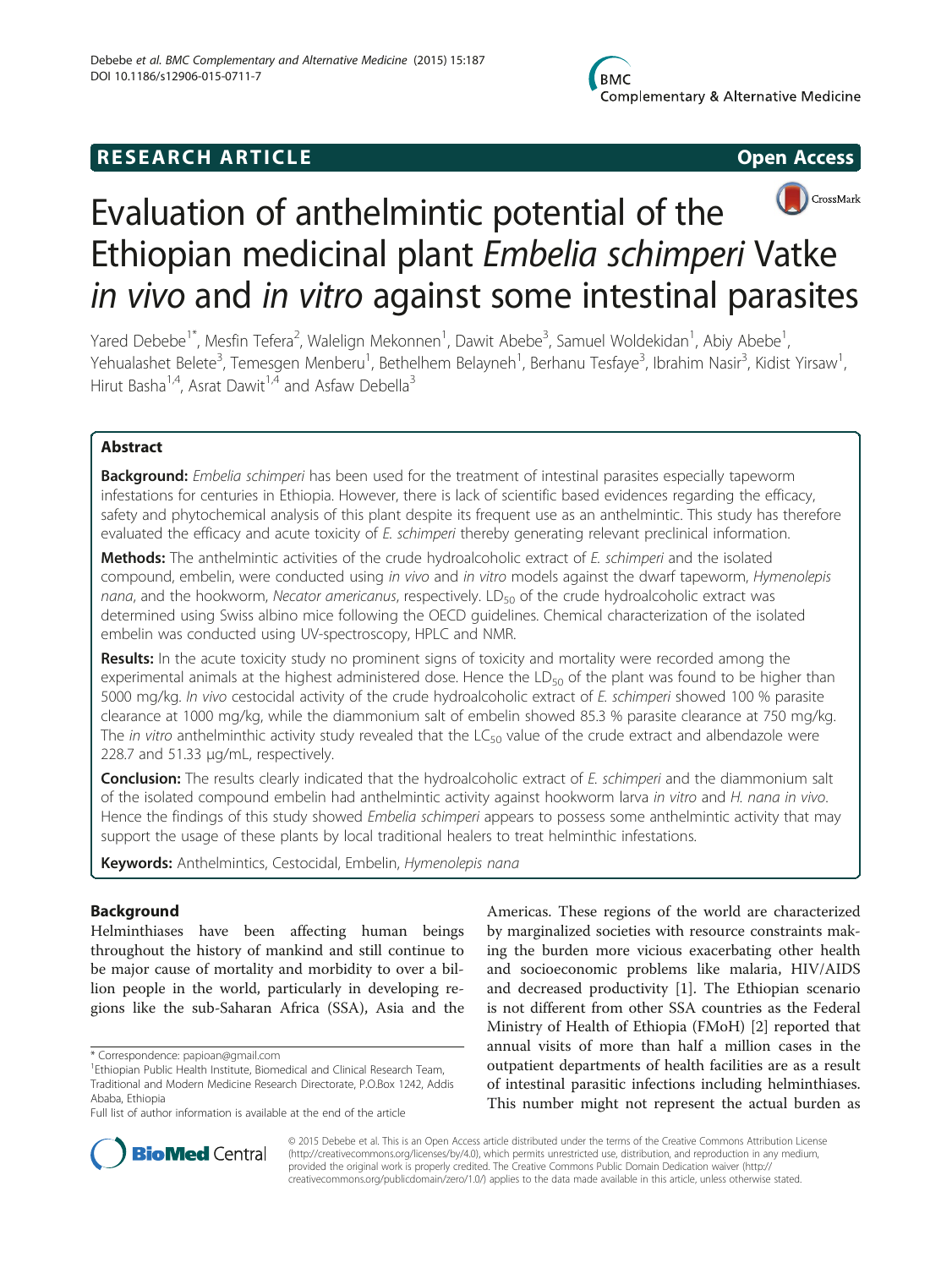some of the health facilities lack the appropriate diagnostic methods as well as failure of detecting lower parasite burden [[3\]](#page-5-0).

The Ethiopian custom of using medicinal plants for the treatment of intestinal parasites has existed for many generations. Quite many numbers of herbal remedies are prescribed in the traditional health care system in this regard. Embelia schimperi, a plant which belongs to family Myrsinaceae, is among the most widely used anthelmintic medicinal plant in Ethiopian folk medicine. Various ethnomedical studies revealed that the fruit is widely consumed to expel the adult stage of beef tapeworm and other intestinal parasites from the body [\[4](#page-5-0)–[7](#page-5-0)]. Despite this frequent utilization of the plant as an alternative anthelmintic medicine, scientific evidences are less abundant supporting the traditional claims in Ethiopia. This study was therefore evaluated the acute toxicity and anthelmintic properties of the most frequently used medicinal plant, Embelia schimperi Vatke.

# **Methods**

#### Plant collection and authentication

Fruits of Embelia schimperi were collected from the localities in Gonder, Northwest Ethiopia. A voucher specimen (ES-2175) was collected and deposited at the herbarium of Traditional and Modern Medicine Research Directorate (TMMRD), Ethiopian Public Health Institute (EPHI) following its authentication by the taxonomist of the research directorate.

#### Experimental animals

The animals used in this study were the Swiss albino mice, Mus musculus albinus. The animals were obtained from the animal breeding unit of EPHI and kept in standard cages in the animal house of TMMRD. They were fed with standard pellet diet and tap water ad libitum and maintained at temperature of  $21 \pm 2$  °C and humidity of  $65 \pm 0.5$  % with 12 h light/dark cycles until the end of the experiment. All experimental animals were acclimatized for 10 days prior to the experimental procedures.

#### Preparation of crude extract

The air dried fruits of *E. schimperi* were pulverized into powder form using an electronic grinding mill. The fruit powder (200 g) was extracted in 80 % ethanol by maceration. The extract was then filtered with Whatman filter paper No 3 and the organic solvent was removed from the filtrate using rotary evaporator (BUCHI B-205, Switzerland). The aqueous residue was further lyophilized (Labconco, USA) resulting in 15.79 g of crude extract.

## Isolation of embelin from E. schimperi and preparation of diammonium salt of embelin

Isolation of the reference compound, embelin, was conducted following the procedure described by Belete et al. [[8\]](#page-5-0). Fruit powder of E. schimperi weighing 1.1 Kg was extracted using ethyl-acetate for 25 min and then transferred to a shaker for 4 h and filtered with Whatman filter paper No. 41. The marc was extracted one more time with the same solvent and followed by evaporation under vacuum yielding 119.71 g. The resulting extract was successively washed using hexane which resulted 5 g of an orange crystal of pure embelin having a melting point of 142–143 °C whose identity was fully elucidated by HPLC,  ${}^{1}H, {}^{13}C,$  DEPT-135, HMQC, HMBC and UV spectra. The pure isolated embelin was then dissolved with methanol and ammonium was added until the solution turned into pink followed by evaporation to produce diammonium salt of embelin. The salt was completely soluble in water and easy for administration to the experimental animals as opposed to the pure embelin which was totally insoluble in water.

# Acute toxicity study and determination of  $LD_{50}$

The acute toxicity of the crude extract was determined following Lorke's [[9](#page-5-0)] method. The crude fruit extract was administered orally at increasing doses of 625, 1250, 2500, and 5000 mg/kg, p.o. to six animals in each group. The general signs and symptoms of toxicity such as death, changes in physical appearance or behavioral changes were observed for 24 h post administration of the extract. The median lethal dose  $(LD_{50})$ was calculated as geometric mean of the dose that resulted in 100 % lethality and the maximum dose with no lethality at all.

#### In vitro parasite culturing of hookworm eggs

The filter paper test tube culture technique following Harada and Mori [\[10](#page-5-0)] was used for the development of larvae from egg infested stool. Stool samples were collected in Wolkite health center after verbal consent was obtained from the patients. About 1 g of fecal matter was applied on a filter paper which was then inserted in a test tube containing water. The samples were then incubated under room temperature for approximately ten days. Monitoring of larval development of N. americanus was conducted until the desired larval stage was achieved for the efficacy study. After obtaining the infective larval stage the samples were centrifuged at a speed of  $402 \times g$  for ten minutes and concentrated. The number of larvae present was adjusted to achieve a concentration of one larva per microliter.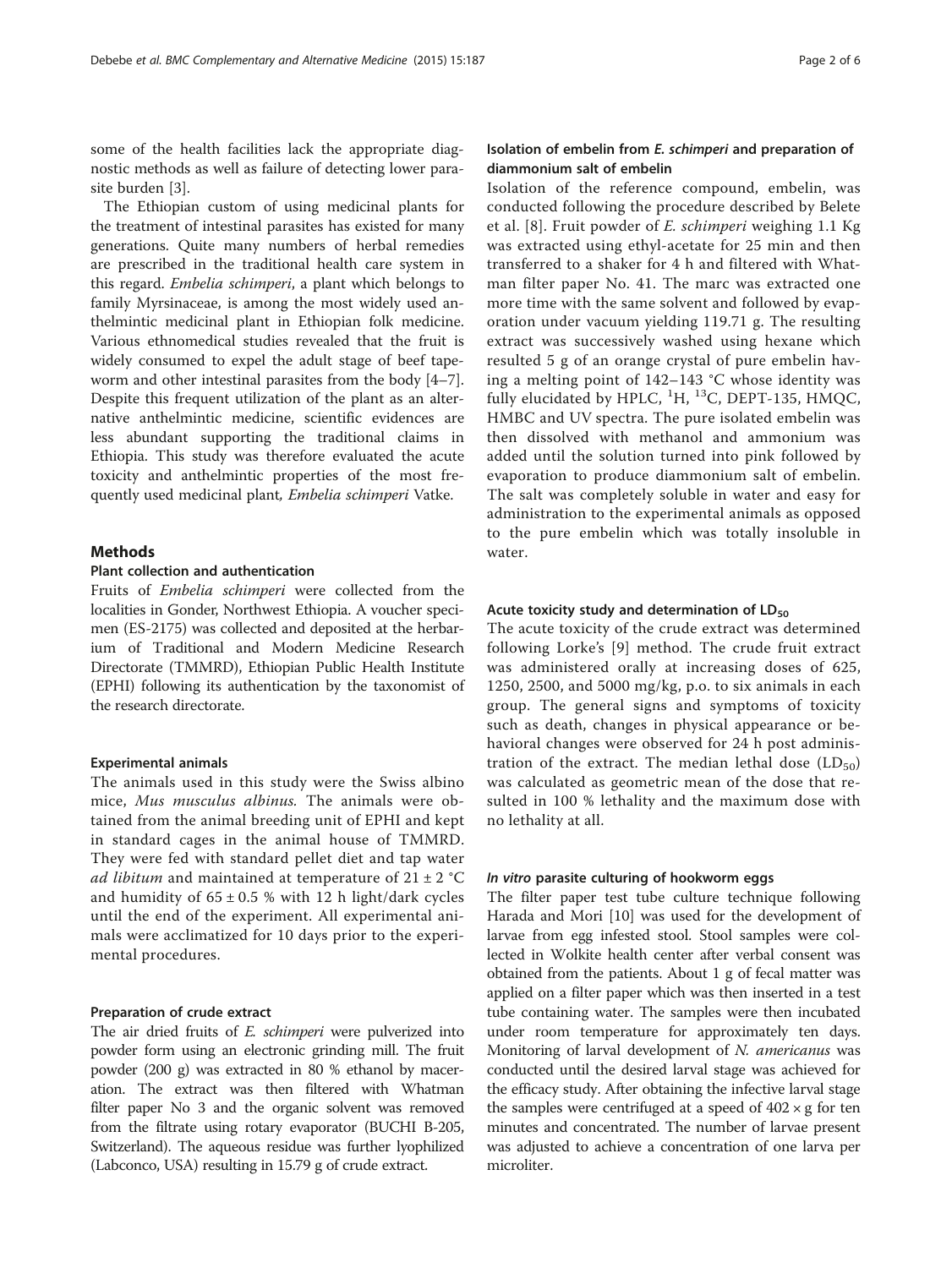#### In vitro anthelmintic activity

The 96-well microtiter plate assay described by Gill and others [[11\]](#page-5-0) was followed to evaluate the effects of the crude extract on the third stage larvae of N. americanus. Stock solutions of the crude extract of E. schimperi and albendazole (Sigma-Aldrich), the standard drug serving as a positive control, were prepared at 100 and 20 mg/mL, respectively, in 1 % dimethylsulfoxide (DMSO) and were serially diluted by two-fold to produce a series of dilutions. Aliquots were added at a dilution of 1 % to molten nutrient agar in a total volume of 200 μL in individual wells of a 96-well microtiter plate. The final concentrations in the assay plates consisted of two-fold serial dilutions starting 1, 0.5, 0.25, 0.125 and 0.0625 mg/mL for the plant extract and 0.2, 0.1, 0.05, 0.025 and 0.0125 mg/mL for the standard drug, albendazole. Approximately 30 larvae in 30 μL of distilled water were added to each well, and the plate was incubated in the dark at 25 °C for 48 h.

The effect of the drugs on worm viability was assessed by counting the numbers of motile larvae after the 48 h of incubation period. The larvae were stimulated to move by addition of 40 μL of water warmed at 50 °C to each well, control larvae and those unaffected by the extract and the standard drug were observed to move in a rapid sinusoidal motion. In contrast, extract and drug affected larvae showed a twitching motion or remained motionless. Individual larva moving with sinusoidal motion was counted. All assays were performed using triplicate assay wells at each drug concentrations.

## In vivo anticestodal activity

The anticestodal activities of the test extracts were conducted on experimentally infected Swiss albino mice which were maintained in the laboratory. Adult worms of H. nana were collected from the intestines of infected mice. Eggs were collected from the worm through dissection and the dose of infection was adjusted to be 800 eggs in 0.1 ml of normal saline. Each experimental mouse was then infected orally by stomach tube. Two weeks post infection, fresh fecal samples from each infected mice were collected and examined for shedding of ova. Mice not shedding ova of H. nana were discarded from the experiments.

The mice were then divided randomly into five groups of six mice each for each test extract. The three groups of animals were assigned as the test groups whereas the other two groups were used as control (positive and negative). Animals in the positive control group were treated with the standard drug Praziquantel at 25 mg/kg body weight whereas the negative control received equal volume of the vehicle. The other three groups were used for evaluation of the Anticestodal activities of the test extracts. 48 h post extract and drug administration; all the mice were sacrificed to determine percent deparasitization [[12](#page-5-0)].

% deparasitization =  $(N-n)/N \times 100$ 

 $N =$  numbers of worms counted in the negative control group

 $n =$  number of worms counted in the plant extract or Praziquantel treated mice

Percent host clearance was determined using the following formula

% host clearance  $= A/B \times 100$ 

A = number of hosts found devoid of worms

 $B =$  number of hosts originally infected with worms

#### Statistical analysis

Determination of  $LC_{50}$  of a sigmoidal concentration response curve was performed using GraphPad Prism version 6.04 for Windows (GraphPad Prism®; GraphPad Software, Inc., San Diego, California, USA). Statistical significance for *in vivo* anthelmintic activity effect of the extracts was determined using one way ANOVA and LSD multiple comparison tests.  $P$  value <0.05 was considered significant.

#### Ethical considerations

Ethical approval for collection of patient stool samples and use of experimental animals for the experimental procedures was obtained from the Scientific and Ethical Review Office, EPHI (006/2003). Patients' consent was sought in verbal form. Those people with confirmed hookworm infection were treated with albendazole. Animals were handled with care as per the guideline of EPHI for animal handling.

# Result

#### Isolation of embelin from E. schimperi

The compound isolated was embelin confirmed by NMR spectroscopy. <sup>1</sup>H-NMR and <sup>13</sup>C-NMR spectra of the purified sample verified the identity of the compound to be embelin. <sup>1</sup>H-NMR (400 MHz, CDCl<sub>3</sub>) δ: 7.68 (s, 2H, OH), 6.00 (s, 1H, H-6), 2.44 (t, 2H, H- $1^1$ ,  $J = 6.9$  Hz), 1.47 (m, 2H, H-2<sup>1</sup>) 1.25-1.30 (m, 16H, H-3<sup>1</sup> to  $10<sup>1</sup>$ ), 0.88  $(t, 3H, H-11<sup>1</sup>, J = 6.9 Hz);$  <sup>13</sup>C-NMR (100 MHz, CDCl<sub>3</sub>)  $(3, 116.99), (6, 102.15), (1<sup>1</sup>-10<sup>1</sup>, 22.51-31.90), (11<sup>1</sup>,$ 14.09). The HPLC profile of the purified embelin is shown in Fig. [1](#page-3-0).

#### Acute toxicity study and  $LD_{50}$  determination

No prominent sign of toxicity and mortality was recorded among experimental animals at all administered dose levels of the crude hydroalcoholic extract of E.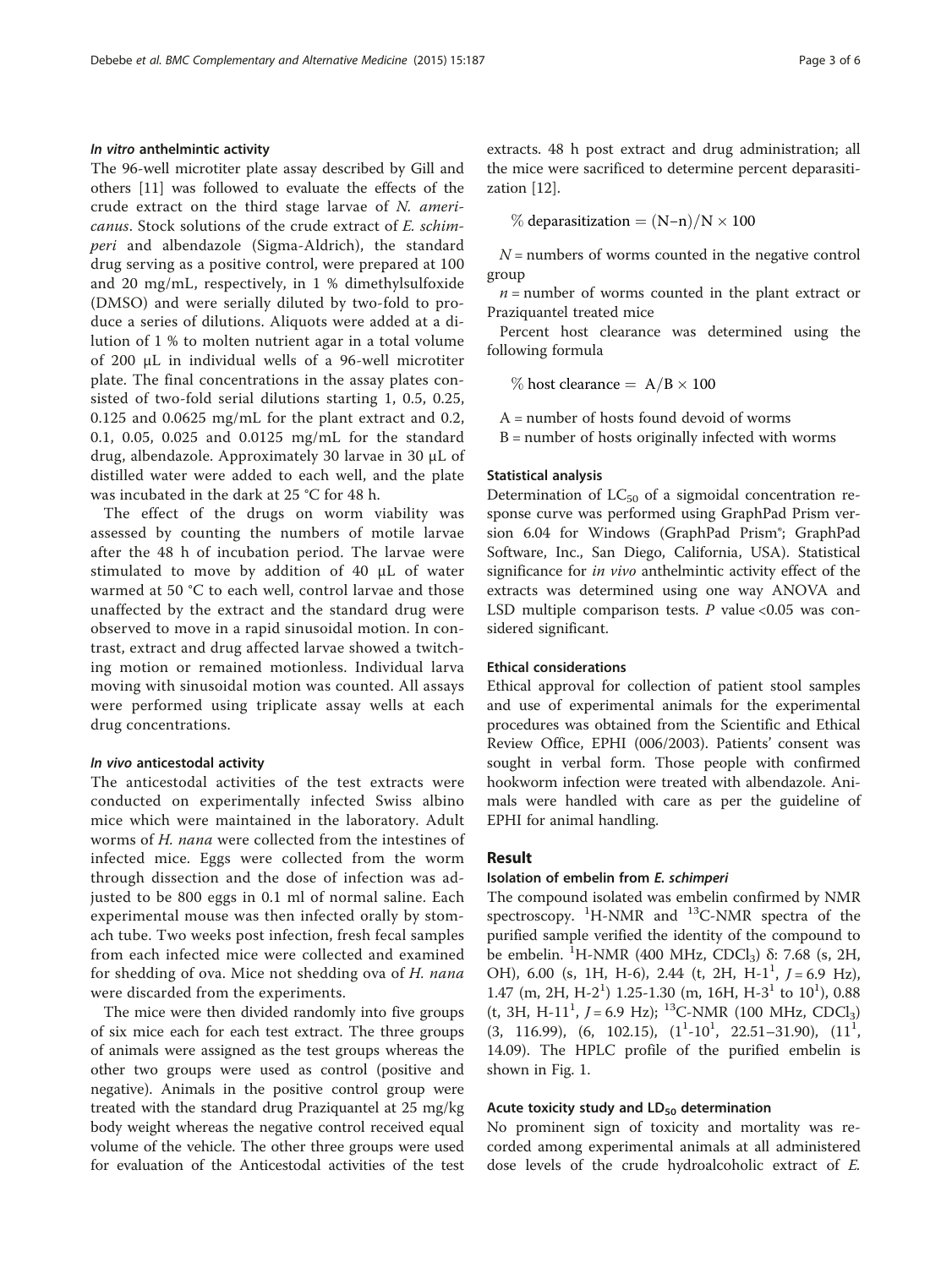<span id="page-3-0"></span>

schimperi. Since no death was recorded at the maximum administered dose, the  $LD_{50}$  of the plant was found to be higher than 5000 mg/kg.

#### In vitro larval mortality assay

The crude hydroalcoholic extract of E. schimperi showed larvicidal activity against the infective stage  $(L_3)$  of hookworms. The best-fit  $LC_{50}$  values for the crude extract and the standard drug, albendazole are indicated in Table 1. The  $LC_{50}$  value of the crude extract and albendazole were 228.7 and 51.33 μg/mL, respectively.

#### In vivo anticestodal activity

The result of in vivo anticestodal activity of the crude hydroalcoholic extract of E. schimperi and the diammonium salt of embelin is presented in Tables 2 and [3](#page-4-0), respectively. The crude extract significantly  $(p < 0.05)$  reduced the worm count at necropsy as compared with the negative control. The percent deparasitization and percent parasite clearance of mice treated with 1000 mg/kg were both 100 %. The mice in the negative control group had mean parasite count of  $2.00 \pm 0.32$  with no single mouse devoid of worms at necropsy.

Mice treated with 250, 500 and 750 mg/kg of diammonium salt of embelin had average worm count of  $1.43 \pm$ 0.30,  $1.00 \pm 0.69$ ,  $0.71 \pm 0.36$ , respectively, at necropsy. While the mean worm count for the negative control group was  $4.86 \pm 1.18$ . The highest percent deparasitization

**Table 1** LC $_{50}$  of the crude extract and albendazole using global sigmoidal model curve fitting

|                                  | $\text{Log LC}_{50}$ |            | $LC_{50}$ (µg/mL) |                    | $R^2$  |
|----------------------------------|----------------------|------------|-------------------|--------------------|--------|
|                                  | Rest-fit             | Std. error |                   | Best-fit $95\%$ CL |        |
| Crude extract<br>of E. schimperi | 2359                 | 0.0328     | 228.7             | 194.2 to 269       | 0.9402 |
| Albendazole                      | 1710                 | 0.0343     | 5133              | 42.78 to 61.59     | 09583  |

and host parasite clearance, 85.3 % and 57.14 %, respectively was recorded in mice treated with the highest dose, 750 mg/kg.

#### **Discussion**

In the present study single administration of the crude extract of E. schimperi up to a dose of 5,000 mg/kg to mice showed no behavioral changes like hypoactivity, prostration and pileroerection. The following day after the treatment, all mice were as active as the controls and no death was observed in the treated animals. The  $LD_{50}$ , being greater than 5000 mg/kg, is thought to be safe as suggested by Lork (1983) and Schorderet (1992) [[9](#page-5-0), [13\]](#page-5-0). Again, the absence of death among mice in all the dose groups throughout the two weeks of the experimental follow up seems to support this claim. Thus, the crude extract of  $E$ . schimperi can be considered as a substance with low toxicity.

The crude hydroalcoholic extract of the fruits of E. schimperi and the diammonium salt of the isolated embelin exhibited significant anthelmintic activities against the dwarf tapeworm, H. nana and hookworm, N. americanus, in vivo and in vitro, respectively. Our finding is in agreement with various authors who

|  | Table 2 Worm count, percent deparasitization and host       |  |
|--|-------------------------------------------------------------|--|
|  | clearance after treatment with crude extract of E. schimper |  |

| Groups           | Dose administered Mean no<br>(mq/kg) | of parasites           | % deparasitization % host | clearance |
|------------------|--------------------------------------|------------------------|---------------------------|-----------|
| Group I          | - 750                                | $1.2 \pm 0.49^{*a}$ 40 |                           | 40        |
| Group II         | 1000                                 | $0.0 \pm 0.0^{*b}$     | 100                       | 100       |
| Group III 2000   |                                      | $0.0 \pm 0.0^{*b}$     | 100                       | 100       |
| Group IV 25 (PQ) |                                      | $0.0 \pm 0.0^{*b}$     | 100                       | 100       |
| Group V vehicle  |                                      | $2.00 \pm 0.32$ 0      |                           | 0         |
|                  |                                      |                        |                           |           |

PQ: Praziquantel

\* Mean number of parasite within row is significantly different at  $p < 0.05$ , while the letters  $a^b$  show significant difference at  $p < 0.01$  as determined by LSD multiple comparison test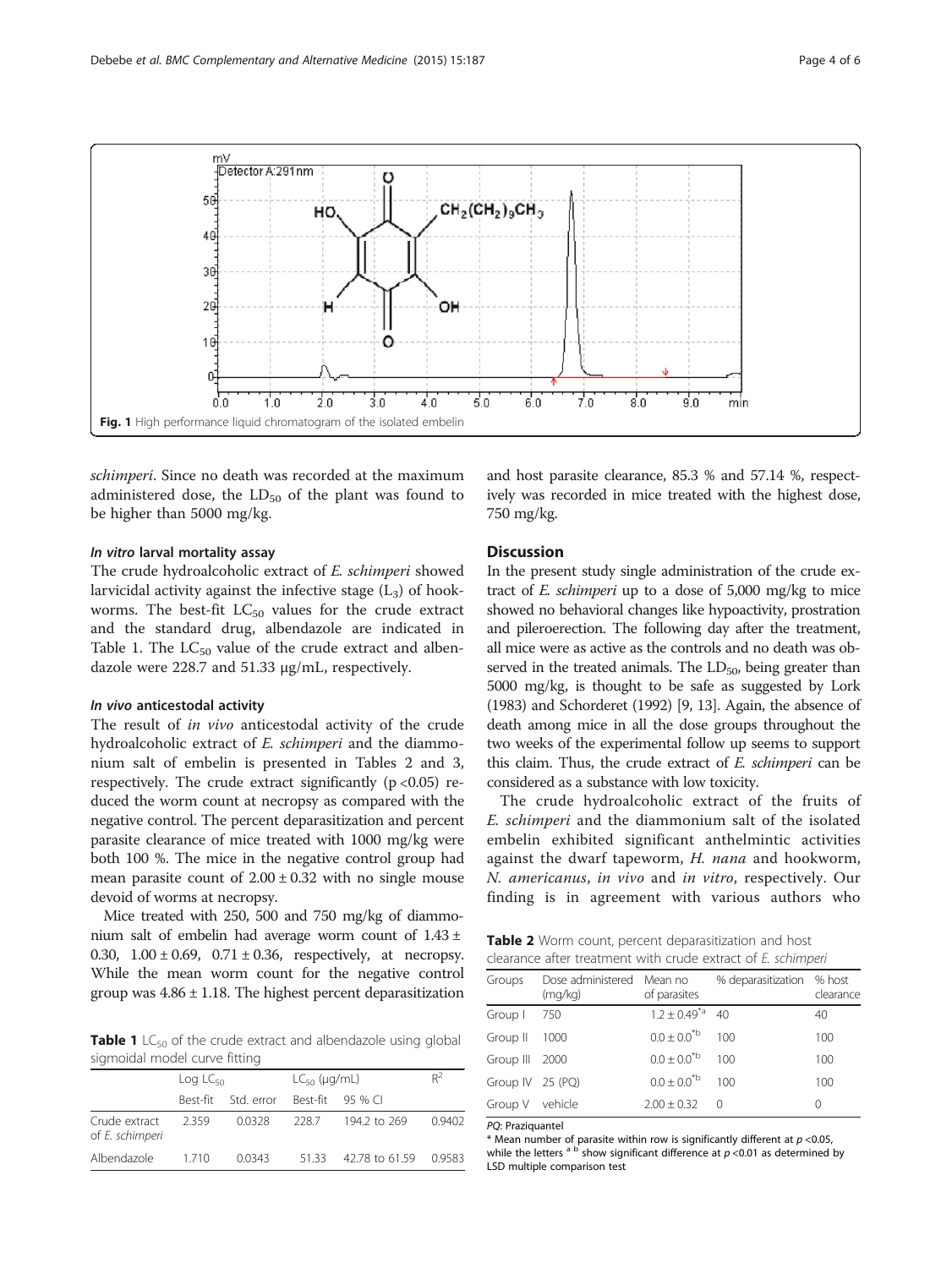<span id="page-4-0"></span>Table 3 Worm count, percent deparasitization and host clearance after treatment with diammonium salt of Embelin

| Groups           | Dose administered Mean no<br>(mq/kg) | of parasites           | % deparasitization % host | clearance        |
|------------------|--------------------------------------|------------------------|---------------------------|------------------|
| Group I          | - 250                                | $1.43 \pm 0.30^*$ 70.6 |                           | $\left( \right)$ |
| Group II 500     |                                      | $1.00 \pm 0.69^*$ 79.4 |                           | 57.14            |
| Group III 750    |                                      | $0.71 \pm 0.36^*$ 85.3 |                           | 57.14            |
| Group IV 25 (PQ) |                                      | $0.00 + 00^*$ 100      |                           | 100              |
| Group V vehicle  |                                      | $4.86 \pm 1.18$ 0      |                           | 0                |
|                  |                                      |                        |                           |                  |

PO: Praziquantel

\* Mean number of parasites within row is significantly different at  $p < 0.05$ determined by LSD multiple comparison test

reported that many plant species in family Myrsinaceae showed substantial anthelmintic properties. For instance, Choudhary [\[14\]](#page-5-0) reported that the ethanolic extract of the seeds of Embelia ribes showed significant anthelmintic efficacy against the roundworm Rhabditis pseudoelongata (strain L. Lamy) in vitro when compared to the standard drugs, levamisole and ivermectin. Furthermore, Jalalpure et al. [\[15](#page-5-0)] evaluated the efficacy of the seed oil of E. ribes against Pheritima posthuma to determine the time of paralysis and time of death and found out that the seed oil was found to be more potent in both parameters than the standard drug reference, piperazine citrate. Two plant species in family Myrsinaceae, Myrsine africana and Maesa lanceolata, have been evaluated for their efficacy against Haemonchus contortus in Ethiopia. In vitro ovicidal and larvicidal activity studies of the two plants revealed that significant egg hatching inhibition and larvicidal effects were exhibited by different extracts of the plants [[16](#page-5-0), [17](#page-5-0)].

Embelin was isolated from the fruits of E. schimperi and its identity was confirmed by recording IR, MS and NMR spectra and by comparison of the spectral data with those reported by other authors [[18, 19](#page-5-0)]. The diammonium salt of embelin showed significant anthelmintic activity in vivo against the flat worm H. nana with 85.3 and 57.14% deparasitization and host clearance, respectively. Similar finding have been reported regarding the anthelmintic properties of embelin. Gupta et al. [[20](#page-5-0)] indicated that embelin had an anthelmintic activity in vitro. Mojumder and Mishra [\[21](#page-5-0)] reported the nematicidal activities of embelin and its two haloderivatives against root-knot nematode, Meloidogyne incognita. Embelin was efficacious at 48 and 72 h of exposure, and the haloderivatives were nematicidal even at 24 h post exposure. Bøgh et al. [[22](#page-5-0)] evaluated the anthelmintic efficacy of diammonium salt of embelin in vivo and in vitro against the cestode parasites (H. diminuta and H. microstoma), the treamatode Echinostoma caproni and the nematode Heligmosomoides polygyrus. It significantly reduced the parasite number and total worm biomass of H. diminuta in rats treated with 100 mg/kg. In vitro studies also revealed that all adult H. diminuta were killed when incubated in culture medium with 0.08 mg/ml of diammonium salt of embelin. However, the *in vivo* studies on the other test parasites had no significant effect though the worms were inhibited in vitro suggesting that embelin might be more effective against cestodes than other intestinal parasites.

# Conclusion

In this study the possible anthelmintic efficacy of the traditionally claimed medicinal plant, E. schimperi, was investigated. The results clearly indicated that both the crude extract and the diammonium salt of the isolated embelin were effective anthelmintics against the dwarf tapeworm, H. nana, on mice at higher doses. Hence the findings of this study showed E. schimperi appear to possess some anthelmintic activity that may support the usage of this plant by local traditional healers to treat helminthic infestations. However, these higher doses might not be directly extrapolated to human use for health related issues and therefore further studies to optimize the dose for human use need to be conducted. Additional studies also need to be conducted on the mechanism of action, long term toxicity, and efficacy on other experimental models including human and standardization before it can be recommended for human use.

#### Abbreviations

AIDS: Acquired immuno deficiency syndrome; ANOVA: Analysis of variance; DMSO: Dimethyl sulfoxide; EPHI: Ethiopian public health institute; FMoH: Federal ministry of health; HIV: Human immunodeficiency virus; HPLC: High performance liquid chromatography; LSD: Least significant difference; NMR: Nuclear magnetic resonance; OECD: Organization for economic co-operation and development; TLC: Thin layer chromatography; TMMRD: Traditional and modern medicine research directorate; UV: Ultraviolet.

#### Competing interests

The authors declare that they have no competing interests.

#### Authors' contributions

KU, DA, WM designed the study. MT, WM, YD, ADH, SW contributed to the study protocol. DA collected, identified and authenticated the plant. YB, ADH, BT, IN studied the chemistry. YD, MT, SW, AA, TM, BB, KY, HB conducted the in vivo and in vitro efficacy studies. AD, ADH, SW, MT conducted the acute toxicity study. YD coordinated the overall activities of the study, analyzed the data and drafted the manuscript. All authors critically revised the manuscript and approved the final manuscript.

#### Acknowledgement

The authors would like to thank the Ethiopian Public Health Institute and the Ministry of Finance and Economic Development of Ethiopia for financial support (Project No. 342/02/04/01/006). The effort of the laboratory technician and animal attendant of the Traditional and Modern Medicine Research Directorate is highly appreciated. The authors also would like to thank Mr. Eric Saunders for editing the final draft of the manuscript.

#### Author details

<sup>1</sup> Ethiopian Public Health Institute, Biomedical and Clinical Research Team, Traditional and Modern Medicine Research Directorate, P.O.Box 1242, Addis Ababa, Ethiopia. <sup>2</sup> Ethiopian Public Health Institute, National Polio Laboratory, P.O.Box 1242, Addis Ababa, Ethiopia. <sup>3</sup>Ethiopian Public Health Institute, Natural products Research Team, Traditional and Modern Medicine Research Directorate, P.O.Box 1242, Addis Ababa, Ethiopia. <sup>4</sup>College of Health Sciences Addis Ababa University, P.O.Box 9086, Addis Ababa, Ethiopia.